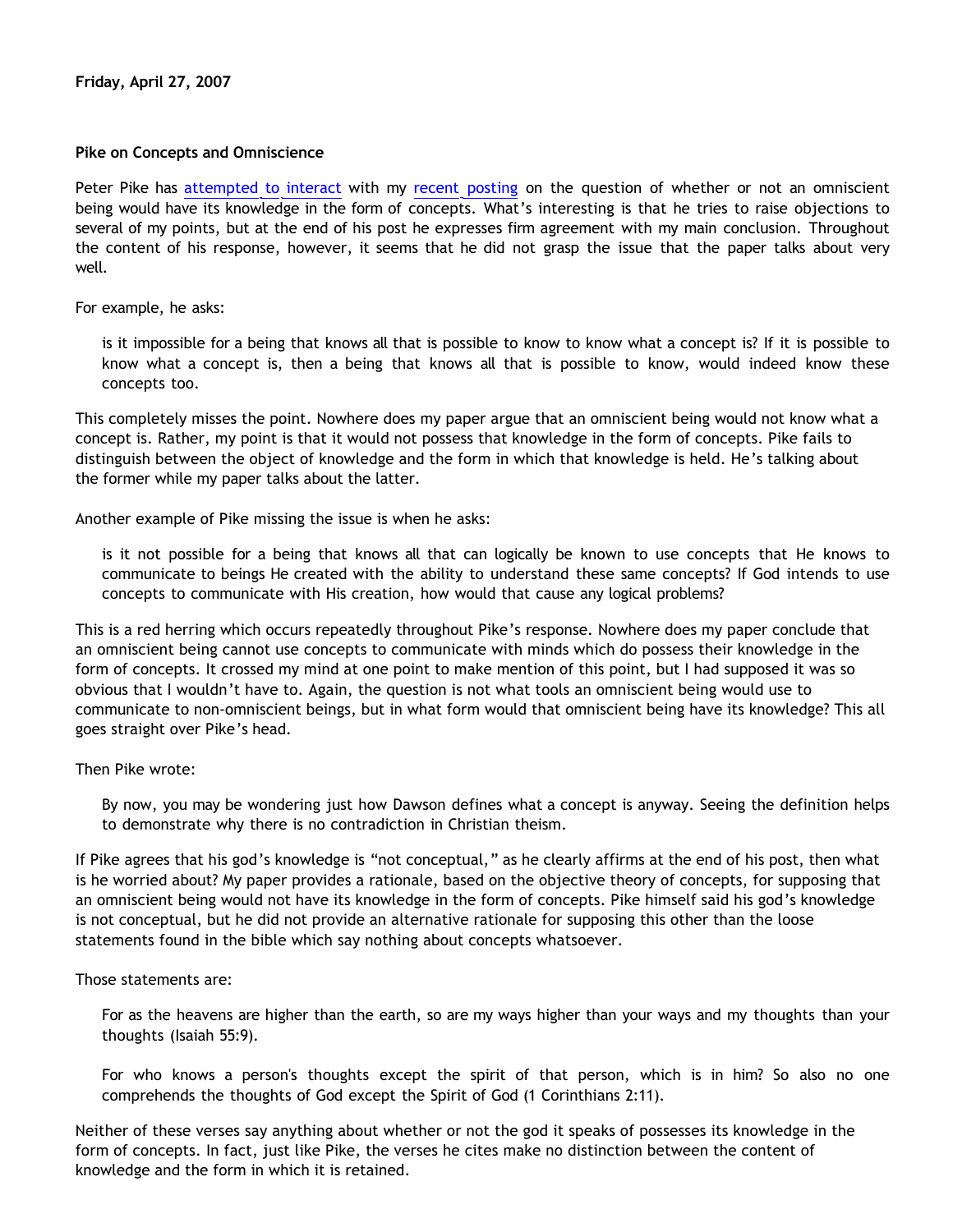# Pike writes:

I'll interrupt for a second to point out the obvious problem with the last sentence. "Consciousness is consciousness of something" demonstrates that Dawson cannot define "consciousness" without referencing the very thing he's trying to define!

Several points.

First, my statement "consciousness is consciousness of something" was nowhere offered as a *definition*. Why does Pike suppose it was? Rather, it is a statement which makes consciousness' need for an object explicit.

Second, 'consciousness' is an axiomatic concept. Like other axiomatic concepts, it lies at the fundamental level of the conceptual hierarchy, which means: it is not defined in terms of prior concepts. Any prior concepts would genetically assume what is being identified in the definition, since concepts presuppose consciousness. This is all Basic Concepts 101 stuff.

Again Pike shows that he misses the essence of the argument:

Now it should be noted that I have no objection to any of the above. Man certainly does seem to think in this manner. But how Dawson gets from the above definitions to the idea that an omniscient being cannot use concepts is where the problems are.

As I pointed out above, I did not argue that "an omniscient being cannot use concepts" such as when it seeks to communicate with other minds which do have their minds in the form of concepts. Rather I asked whether or not it would have its own knowledge in the form of concepts, and gave reasons why it wouldn't. Pike is welcome to claim that his god has its knowledge in the form of concepts, but even he came out and expressed agreement with my position that his god's knowledge is "not conceptual."

Pike then got sidetracked on the unrelated issue of whether or not concepts are open-ended, and presented a thought experiment to substantiate his position that they don't have to be. He writes:

Suppose the entire universe consisted of one room with two objects in the room. These objects both had the same shape. One observer looked in this room and said that the shape of the first object was "square." The other shape is also a square. He can thereby state that if anything else were to pop into existence with that shape, it would also be square. He has abstracted the shape "square" and yet has full knowledge of all the actual existent objects in the universe.

Consider the problems here. For one it asks us to entertain the unreal by imagining it. That's fine as far as it goes, but we need to keep in mind that we're entering a fake environment at this point, and conclusions produced in the sterile zone of a fake environment are often not at all applicable to the actual environment. This is especially the case when that fake environment is deliberately concocted to neutralize the original issues. The original issue is whether or not concepts are open-ended, but the scenario Pike presents in his illustration is deliberately crafted so that open-endedness cannot apply.

Also, he asks us to assume that "the entire universe consisted of one room with two objects in the room." "Room" ? What does this mean? Where did he get this concept? That's right, he got it from the real environment. To make his thought experiment work, he needs to borrow from outside it, which makes it an unclean laboratory for developing his point.

Then, without explanation, Pike adds an "observer." Is this observer part of the universe? If so, then we're asked to contradict what we were first asked to suppose, namely that the entire universe consisted of one room with two objects. Now it's a room with three objects, one of which is an observer. How many more changes to the thought experiment are we to expect coming down the pike?

Another problem is that we're asked to suppose we know something without any explanation of how we're supposed to know it; we're asked to suppose that the entire universe consists of one room with two (um, make that three) objects in the room. How would we know this? Pike doesn't say. We're supposed to "just know," perhaps by stipulation for the sake of an artificial setting needed to make his point. But even then, Pike undercuts his own point by granting that the concept 'square' which he formed on the basis of only two objects is in fact open-ended when he says: "He can thereby state that if anything else were to pop into existence with that shape, it would also be square." In other words, if a new object were discovered to possess similarities with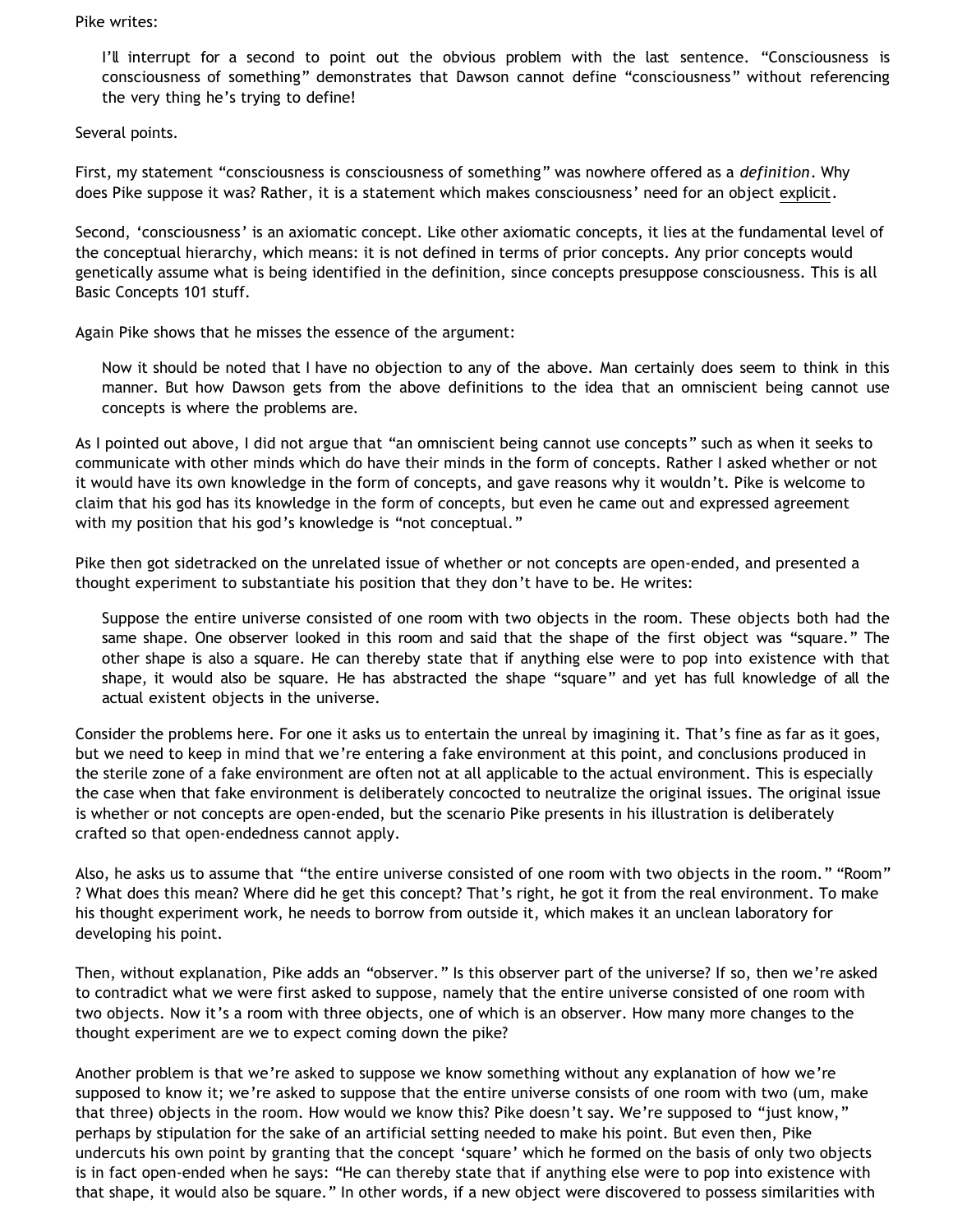those that were initially integrated to form the concept 'square', it could be integrated into that concept along with the rest. The concept is still open-ended, even on Pike's thought experiment!

# Pike writes:

Or, to put it another way, if you can conceptualize based on a few objects, you can conceptualize based on a few more than that. And if you can conceptualize with more objects, you can conceptualize even when you have all objects, both real and potential.

This does not reverse the facts that we are directly aware of only a small number of units at any time, that there are always many units of which we are not aware at any time, and that we need concepts to help us cognitively manage those units which lie outside our immediate awareness. Moreover, even if we conceptualize with a very large sum of units, as Pike proposes, our concepts will still be open-ended, they will still omit specific measurements, and they will still be useful to us because they condense an enormous sum of data into single units. Again, all these points are lost on Pike as he tries to swim upstream beyond his understanding.

## Pike writes:

Of course, I should point out that Dawson did couch his argument in terms of "need" for he said: "Concepts are therefore a kind of mental shorthand which he needs because he does not have direct awareness of all members of a class." So perhaps he could argue that God did not need the ability to form concepts even though He could do so.

Again, Pike has missed what my paper argues. It argues that an omniscient being would not have its knowledge in the form of concepts. I did not say that Pike's god could not have the ability to form concepts. I'm fully aware that someone who believes there's a god can attribute any abilities to it he imagines, since in the end imagination is what he has to go on.

## Pike then concedes:

But God did not need to create man either, and He chose to do so. Once God created man, then the need would certainly be there if He desired to communicate with man. If God did not wish to communicate with man, then here would be no need for Him to be able to form concepts; but because that view is heretical to the Christian position

So the Christian god "did not need to create man," but since it "chose to do so," did it have to create man with a mind that retains its knowledge in the form of concepts, or was this an option for the Christian god as well? The way Pike's response reads, it does not seem to allow his god any options on this matter once it chose to create man. I'd be surprised, however, if Pike did not think his god could have created man without a conceptual format for knowledge retention. Regardless, what Pike says here is damning enough for one of his later points.

#### Pike then writes that

the Bible doesn't treat God's knowledge as only "conceptual in nature."

I'd like to see where it treats any knowledge as "conceptual in nature." From what I can tell, the bible doesn't speak of concepts at all and its authors display no significant knowledge of the process by which concepts are formed.

#### Pike writes:

But what Dawson fails to realize is that an all-knowing God could still form concepts in order to communicate to those He created.

On the contrary, I am fully aware that a god can do whatever its believers are willing to imagine it does. Imagination is the ultimate standard when it comes to the content of god-belief. But notice how Pike still hasn't grasped what my paper is arguing? Take a look:

God knows what concepts are; if He is all-knowing, He knows not only all objects but all true conceptualizations of these objects too. God can use them to communicate (revelation) with man. There is nothing inherently illogical with this.

Pike still confuses the object of knowledge with the form in which it is possessed. My paper does not argue that